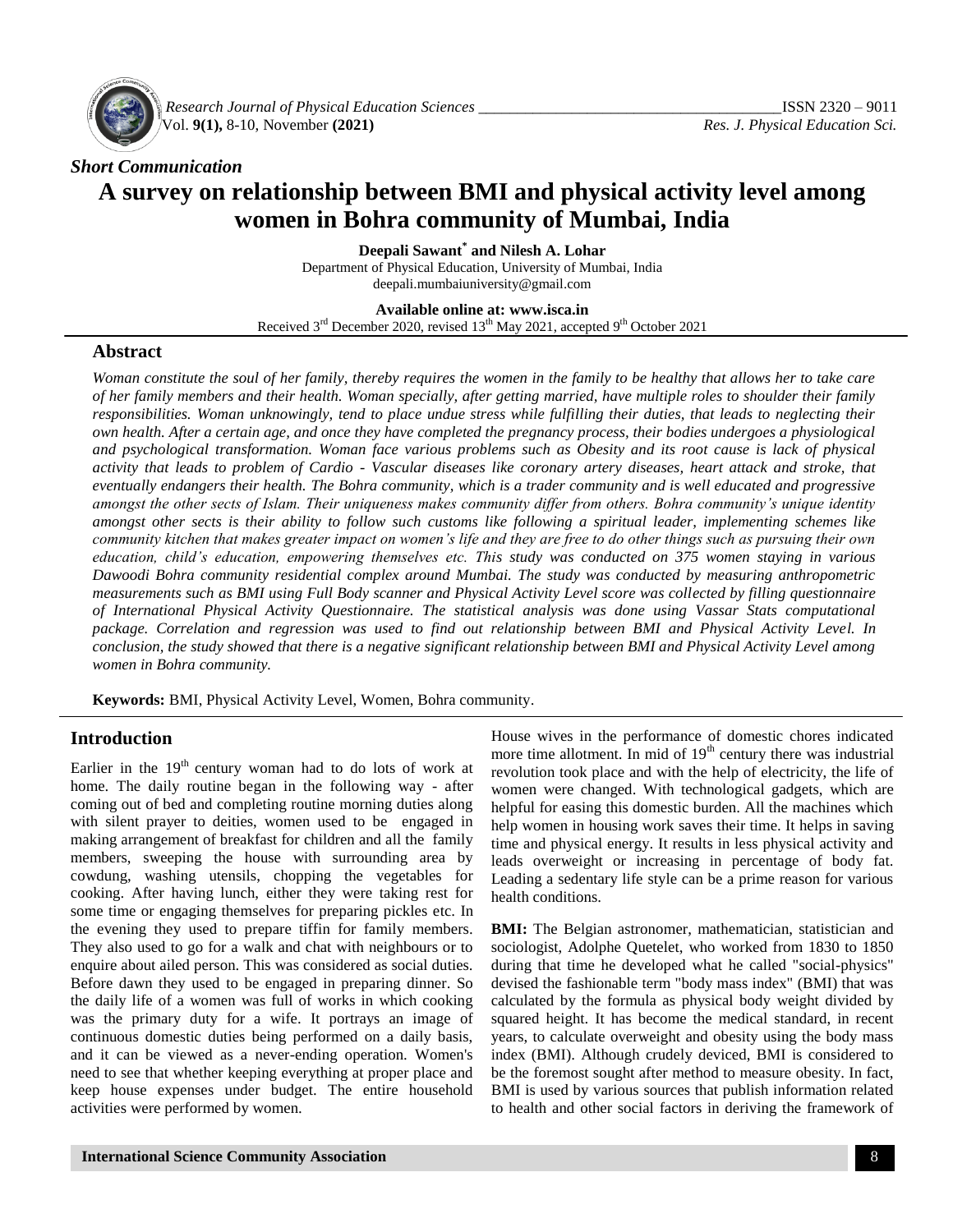being obese and therefore the dangers associated with it. In cross-sectional comparisons, BMI doesn't directly calculate proportion of body fat, however it provides a lot of accurate measure of overweight and obesity than looking forward to weight alone. BMI is simple method to correlate risk of health problems with loads of other related means relating these factors amongst a given population. The higher the value of BMI, the higher is one's food intake. The BMI lower to 22 indicate poverty or lesser quantity of diet being taken then the specified amount of food while BMI greater than 25 indicates lavishness and more amount of food intake than the needed quantity and low physical activity level of an individual is assessed as overweight. The BMI reaching 30 indicates obesity and high risk of getting weight related diseases like atherosclerosis, type 2 diabetes, heart condition, hypertension<sup>1</sup>. BMI may be an assessment tool which will specify whether a person is underweight or if they need a healthy weight, excess weight, or obesity<sup>2</sup>. The person who's BMI is outside the healthy range, it may lead to increase their health risks significantly.

**Physical Activity Level:** Physical Activity Level is the person's daily physical activity for performing their daily work, that indicates the total energy expenditure done by that person. As per a study published in the journal of Sport and Health Science, being overweight along with lack of physical activity can reduce the efficiency of your body system. However, staying physically active all day long can help to improve the response of your system and even reduce the respiratory problems. A lack of physical activity increases the problem of cardiac infraction, colon and lymphoma, hypertension, osteoporosis, anxiety and depression, and other diseases. Women should get 60 minutes or more physical activity daily. They should engaged in aerobics, muscle- strengthening and bone strengthen activities daily to improve their health and reduce their risk of developing chronic disease<sup>3</sup>. Since 1975, the global obesity rate has almost tripled. In 2016, 1.9 billion adults aged 18 and up were found to be overweight in a study of adult humans. In most countries around the world, the population is suffers from being overweight and obesity kills more people than underweight. It demonstrates how inactivity can have a substantial negative effect on one's wellbeing. International Physical Activity Questionnaire (IPAQ) is a tool developed specially for population surveillance of adult physical activity.

All Physical elements are included in the IPAQ. Physical activity that involves recreation, transportation (e.g. walking or cycling), occupational (i.e. work), within the sense of everyday, family and community activities that often involve household tasks, play, games, sports or scheduled exercise, as recommended by WHO for adults aged 18–64, is included in the  $IPAQ<sup>4</sup>$ .

**BMI and Physical Activity level:** According to Kesava Chandran; a cross sectional study was done on physical activity for maintaining normal grades of BMI. It showed that BMI grades correlate with body fat and percentage of body fat related to individuals physical activity level and with future health risks, whereby it was concluded that regular physical activity helps to reduce of becoming overweight or obese<sup>5</sup>.

Amy R Weinstein et al. conducted a study to better understand the combined impact of physical activity and body mass index on the risk of coronary heart disease in women. Increased physical activity levels significantly reduce the risk of Coronary Heart Disease (CHD) associated with an elevated BMI. Higher BMI and physical inactivity were found to be individual factors<sup>6</sup>.

Habiba Sulemana et al conducted a comparative analysis on the relationship between physical activity and body mass index in adolescent adults, they found a statistically significant inverse relationship between overall physical activity level and  $BMI<sup>7</sup>$ .

In M Fogelholm study the data indicate that the risk for all cause and cardiovascular mortality was lower in individuals with high BMI and good aerobic fitness, compared with individuals with normal BMI and poor fitness<sup>8</sup>.

**Women in Bohra Community:** Bohra sect is taken into account to be a close-knit, progressive trader community, amongst the followers of Islam. Bohra sect belongs to the Ismaili branch of Shia Islam, which mainly resides in India, Pakistan, Yemen, US, UK and Gulf countries. This community largely follows the directives issued from time to time by their head, Dai Mutlaq, in their common language, Lisan-ul-dawwat and their distinct identity is further emphasized by the common traditional attire, Ridah for ladies and Pyjama and Saya, White Topi with golden border<sup>9</sup>. In all cities round the world, they follow a community kitchen from where just one time food is served to every and each family named Faizal-Mawaid-ul-Burhaniya. This way women are liberal to work and be financially independent. This community firmly believes in empowering the ladies and hence gives equal opportunities to the boys and girls to urge western education, along with the normal values of Islamic education<sup>10</sup>. Being a trader and rich community they have sedentary life style. The women in bohra community is having sedentary life style leads to less burden of work at home. It results in higher percentage of body fat and facing lots of health risk like back pain, frequent headache, frequent cold cough, diabetes, high blood pressure etc.

**Need of the study:** i. The findings of this study will aid in determining the association between BMI and Physical Activity Level in the women of Mumbai's Bohra Community. ii. The findings of this study will aid in determining the relationship of BMI and Physical Activity Level in the women of Mumbai's Bohra Community. iii. This study will indicate the correlation between BMI and Physical Activity level. iv. This study will help to the women to identify their physical activity level and motivate them to take care of their overall health. v. The role of BMI and physical activity in women's daily lives will be demonstrated in this report.